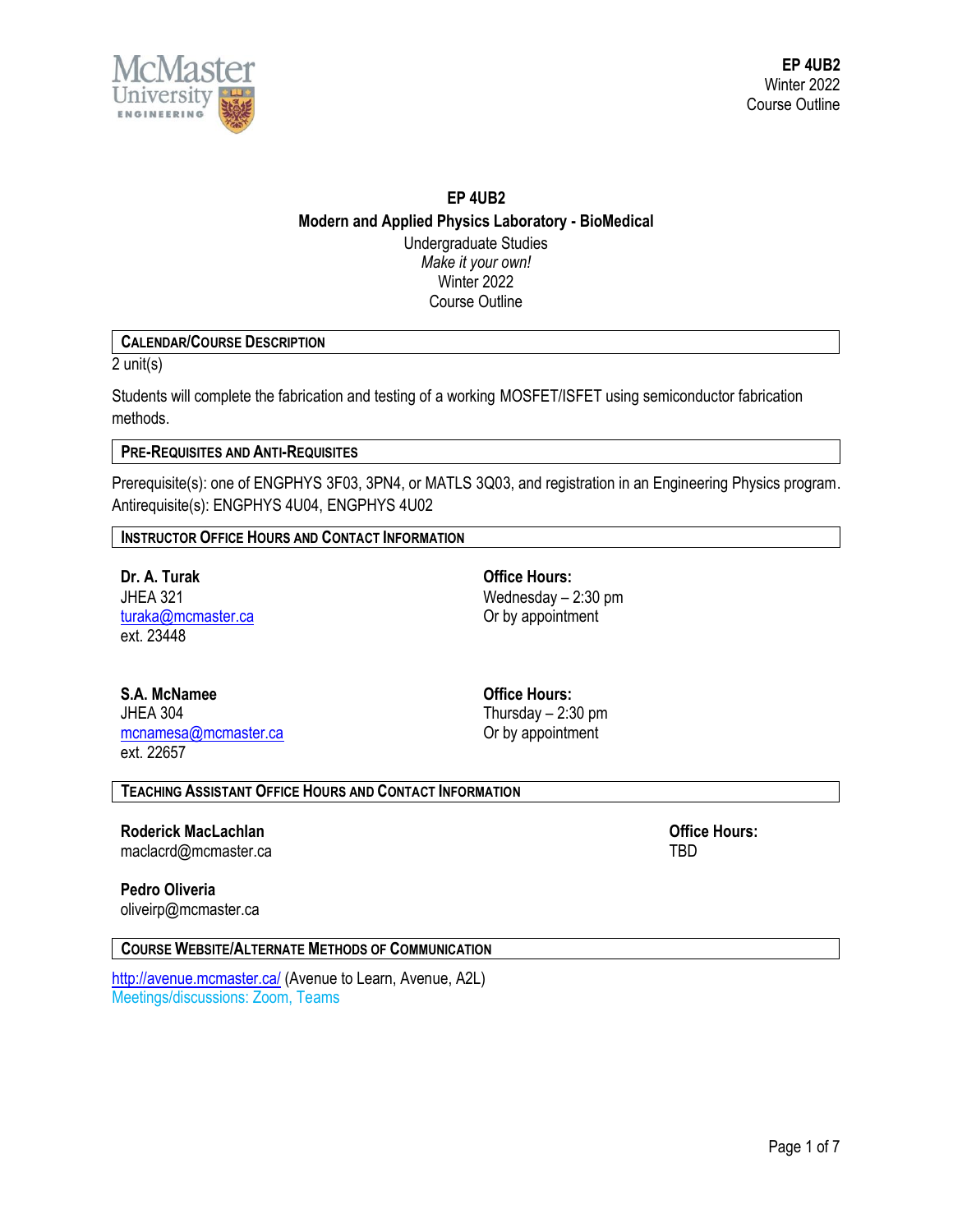

**EP 4UB2** Winter 2022 Course Outline

## **COURSE INTENDED LEARNING OUTCOMES**

By the end of this course, students should be able to:

- Understand the basic characteristics of a semiconductor device for sensing
- Develop application-specific devices from the design to implementation stage
- Understand the steps in the manufacture of such devices
- Produce a working biosensing device and understand the results of testing it

### **MATERIALS AND FEES**

**Required Texts:** Documents in Avenue to Learn

#### **Other Materials:**

Access to a personal computer that can connect remotely to the SENTORIS simulation software.

### **COURSE FORMAT AND EXPECTATIONS**

The course includes one 3-hour session per week, divided into three phases. The sessions will be used to introduce the topics, for oral presentations and demonstrations, and to work on various aspects of the course.

In Phase 1, students will develop a plan and proposed approach for using a CNT-FET device as a biosensor for a chosen analyte.

In Phase 2, students will simulate their proposed devices using SENTORIS.

In Phase 3, students will fabricate and test their devices.

The project and oral presentations will be performed in groups of two. The reports will be submitted individually, demonstrations will be performed individually, and the presentations will be graded individually. The course is focused on developing a biological sensor (biosensor) based on a semiconductor device such as a field effect transistor (examples of these types of sensors are presented in the paper bank on ATL).

| <b>Biosensing</b><br><b>Proposal (Oral</b><br><b>Presentation and</b><br><b>Written Report)</b> | The students will present their plan and proposed approach for building and simulating<br>a biosensor in the form of a 15 minute oral presentation (+ 5 minute question and answer<br>period) and a two-page document. In this proposal, they will present introduction,<br>background and justification for the chosen topic, project objectives, proposed methods,<br>and expected outcomes. The oral presentations will be held during the week of Jan 31 <sup>th</sup><br>remotely, at a time finalized with the students during the first week of class. Oral<br>presentations and the two-page document are evaluated individually for each presenter. |
|-------------------------------------------------------------------------------------------------|--------------------------------------------------------------------------------------------------------------------------------------------------------------------------------------------------------------------------------------------------------------------------------------------------------------------------------------------------------------------------------------------------------------------------------------------------------------------------------------------------------------------------------------------------------------------------------------------------------------------------------------------------------------|
| <b>Simulation</b><br><b>Checkpoint</b>                                                          | During the week of Feb 28 <sup>h</sup> , each group will demonstrate their device architecture and build<br>in the simulation software to their TA and two other peer groups. The TA and the peer<br>groups will assess the team's progress based on their progress and their understanding of                                                                                                                                                                                                                                                                                                                                                               |

the device operation and simulation setup.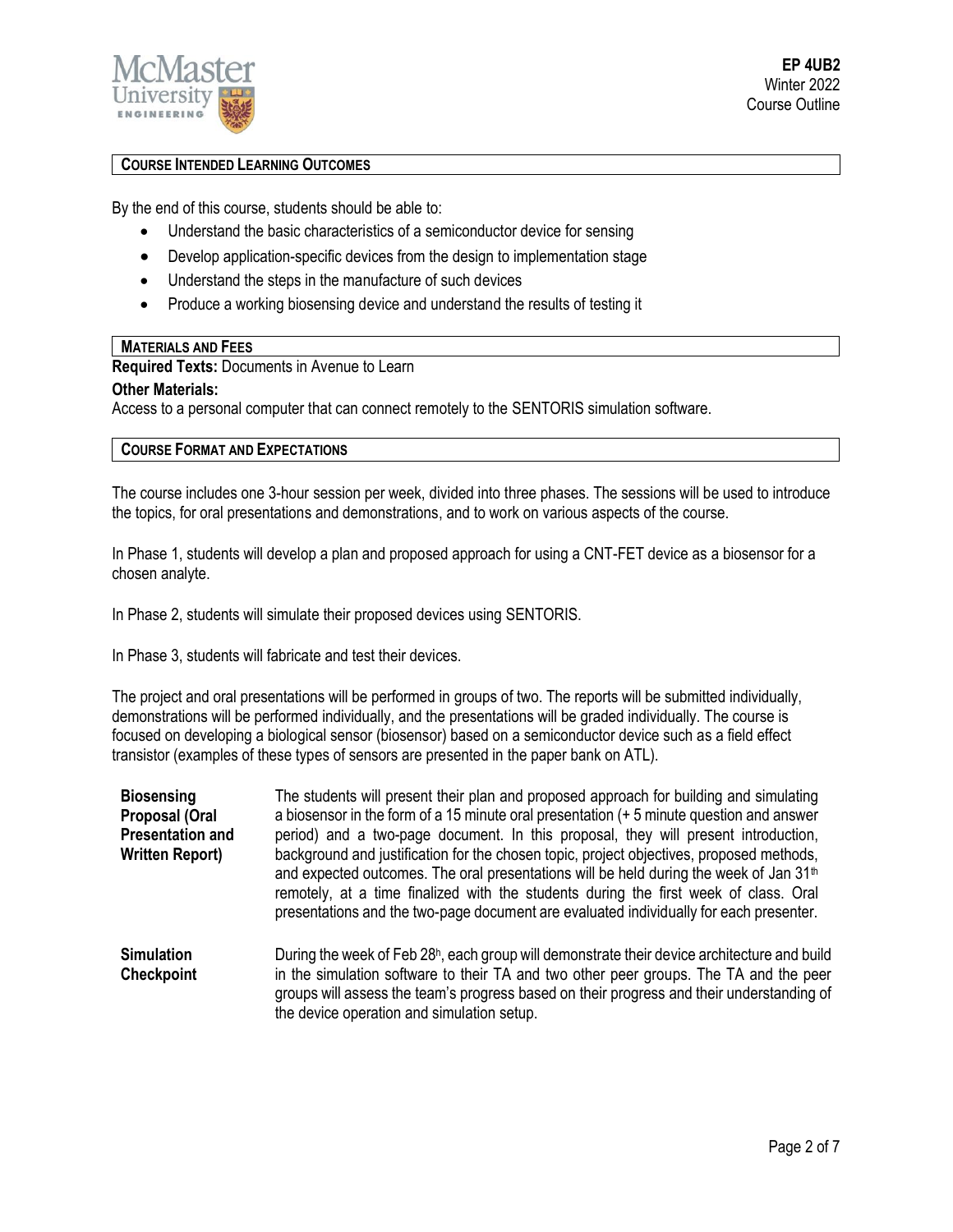

| <b>Device Testing</b><br><b>Demonstration</b>                                  | During the week of March $28th$ , each group will demonstrate the testing of their FET devices<br>to their TA. The TA will assess each student individually based on their experimental results<br>and their understanding of the device operation, test setup, and the observed IV<br>characteristics.                                                                                                                                                                                                                                                                                                                                                                                                                                                                                                                                                                              |
|--------------------------------------------------------------------------------|--------------------------------------------------------------------------------------------------------------------------------------------------------------------------------------------------------------------------------------------------------------------------------------------------------------------------------------------------------------------------------------------------------------------------------------------------------------------------------------------------------------------------------------------------------------------------------------------------------------------------------------------------------------------------------------------------------------------------------------------------------------------------------------------------------------------------------------------------------------------------------------|
| <b>Final Report (Oral</b><br><b>Presentation and</b><br><b>Written Report)</b> | The final report will have a written and oral presentation component and will be focused on<br>the CNT-FET and biosensing aspects of the project, both simulated and built. The oral<br>presentation will be a 20 minute video. The final written report (5 pages) should include the<br>following sections: introduction of the biosensor and its operating principles; simulation<br>model, fabrication process flow and modifications to the FET device; results and discussion<br>of the simulation, device pictures, device IV curves before and after functionalization,<br>before and after the introduction of the target. The final presentation videos will have a peer<br>review component and will be made available during the week of April 4 <sup>th</sup> for viewing. Oral<br>presentations and the written document are evaluated individually for each presenter. |

# **COURSE SCHEDULE**

The objective of this course is to design, simulate, fabricate, and test a semiconductor device that can be used for biosensing applications. The students will learn to develop application-specific devices from the design to implementation stage and test a biosensing device.

| Week 1  | Introduction to biosensing lecture/proposal<br>preparations      | Remote     |
|---------|------------------------------------------------------------------|------------|
| Week 2  | Proposal preparations                                            | Remote     |
| Week 3  | <b>Proposal presentations</b>                                    | Remote     |
| Week 4  | Introduction to simulations lecture/building<br>simulation       | Remote     |
| Week 5  | <b>Building simulation</b>                                       | Remote     |
|         | <b>Reading Week</b>                                              | Off        |
| Week 6  | <b>Simulation check-in</b>                                       | Remote     |
| Week 7  | Introduction to fabrication/safety<br>lecture/fabricating device | In person* |
| Week 8  | Fabricating device                                               | In person* |
| Week 9  | <b>Fabricating device</b>                                        | In person* |
| Week 10 | <b>Device Demonstration</b>                                      | In person* |
| Week 11 | <b>Final Video Presentations</b>                                 | Remote     |
| Week 12 | <b>Final Report</b>                                              | Remote     |

\*Depending on the pandemic situation

This schedule is based upon current university and public health guidelines and may be subject to changes during the term. Any changes to the schedule or course delivery will be communicated on the course announcements section on Avenue to Learn. Please check the announcements prior to attending class.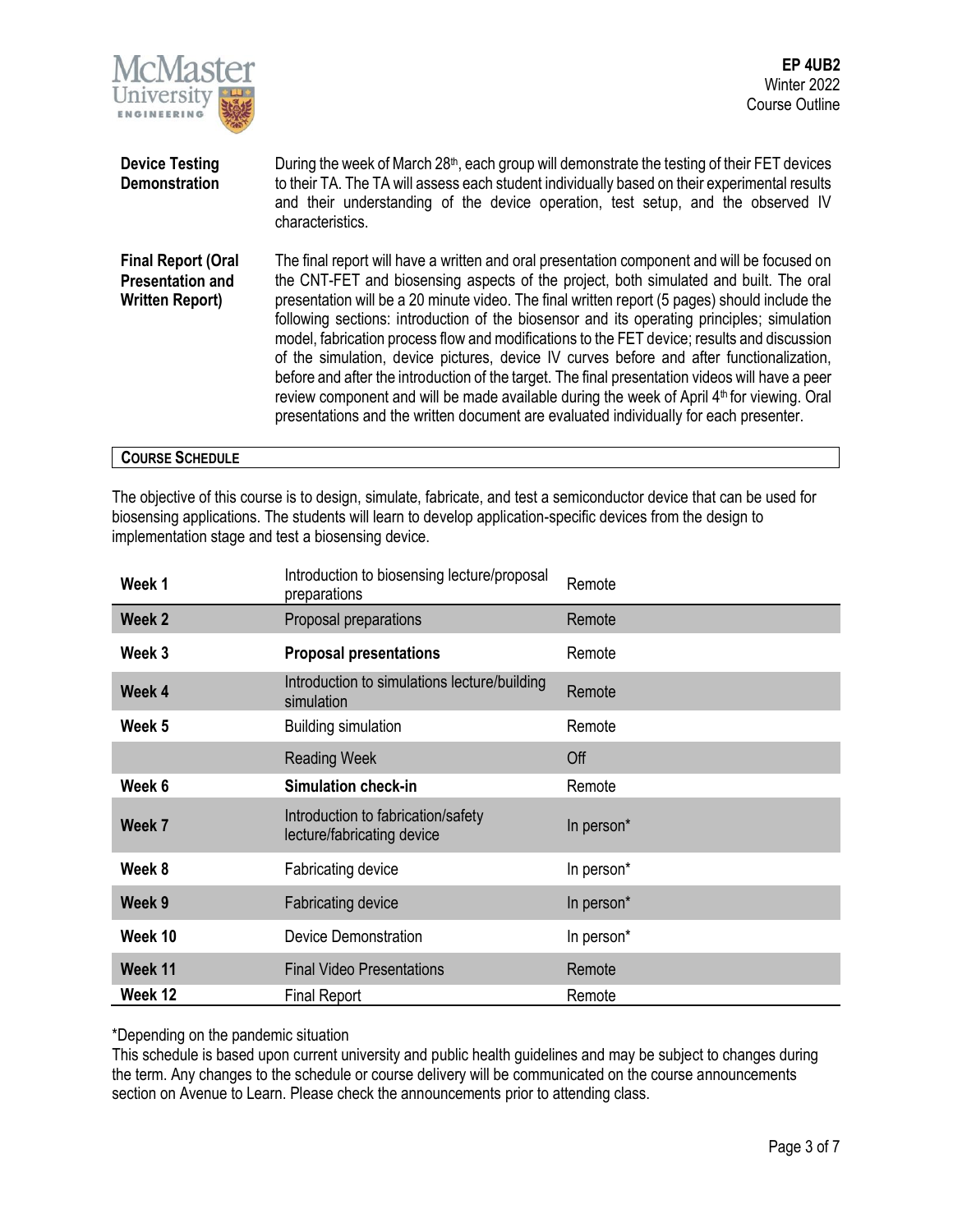

| <b>ASSESSMENT</b>              |                               |        |
|--------------------------------|-------------------------------|--------|
| Component                      | Due Date                      | Weight |
| Biosensing proposal -- Oral    | Week of Jan. 31 <sup>st</sup> | 15%    |
| Biosensing proposal -- Written | Feb 4th                       | 10%    |
| Simulation checkpoint          | Week of Feb. 28th             | 15%    |
| Device Testing Demo            | Week of March 28th            | 15%    |
| Final Report -- Oral           | Week of April 4th             | 20%    |
| Final Report -- Written        | April. 11 <sup>th</sup>       | 25%    |
| Total                          |                               | 100%   |

### **ACCREDITATION LEARNING OUTCOMES**

The Learning Outcomes defined in this section are measured for Accreditation purposes only and will not be directly taken into consideration in determining a student's grade in the course.

For more information on Accreditation, please visit: [https://www.engineerscanada.ca](https://www.engineerscanada.ca/)

### **EQUITY, DIVERSITY, AND INCLUSION**

Every registered student belongs in this course. Diversity of backgrounds and experiences is expected and welcome. You can expect your Instructor to be respectful of this diversity in all aspects of the course, and the same is expected of you.

The Department of Engineering Physics is committed to creating an environment in which students of all genders, cultures, ethnicities, races, sexual orientations, abilities, and socioeconomic backgrounds have equal access to education and are welcomed and treated fairly. If you have any concerns regarding inclusion in our Department, in particular if you or one of your peers is experiencing harassment or discrimination, you are encouraged to contact the Chair, Associate Undergraduate Chair, Academic Advisor or to contact the Equity and [Inclusion](https://equity.mcmaster.ca/) Office.

### **PHYSICAL AND MENTAL HEALTH**

For a list of McMaster University's resources, please refer to the [Student Wellness Centre.](https://wellness.mcmaster.ca/)

#### **ACADEMIC INTEGRITY**

You are expected to exhibit honesty and use ethical behaviour in all aspects of the learning process. Academic credentials you earn are rooted in principles of honesty and academic integrity. **It is your responsibility to understand what constitutes academic dishonesty.**

Academic dishonesty is to knowingly act or fail to act in a way that results or could result in unearned academic credit or advantage. This behaviour can result in serious consequences, e.g. the grade of zero on an assignment, loss of credit with a notation on the transcript (notation reads: "Grade of F assigned for academic dishonesty"), and/or suspension or expulsion from the university. For information on the various types of academic dishonesty please refer to the *[Academic Integrity Policy](https://secretariat.mcmaster.ca/app/uploads/Academic-Integrity-Policy-1-1.pdf)*[,](https://secretariat.mcmaster.ca/app/uploads/Academic-Integrity-Policy-1-1.pdf) located at https://secretariat.mcmaster.ca/university-policies-proceduresguidelines/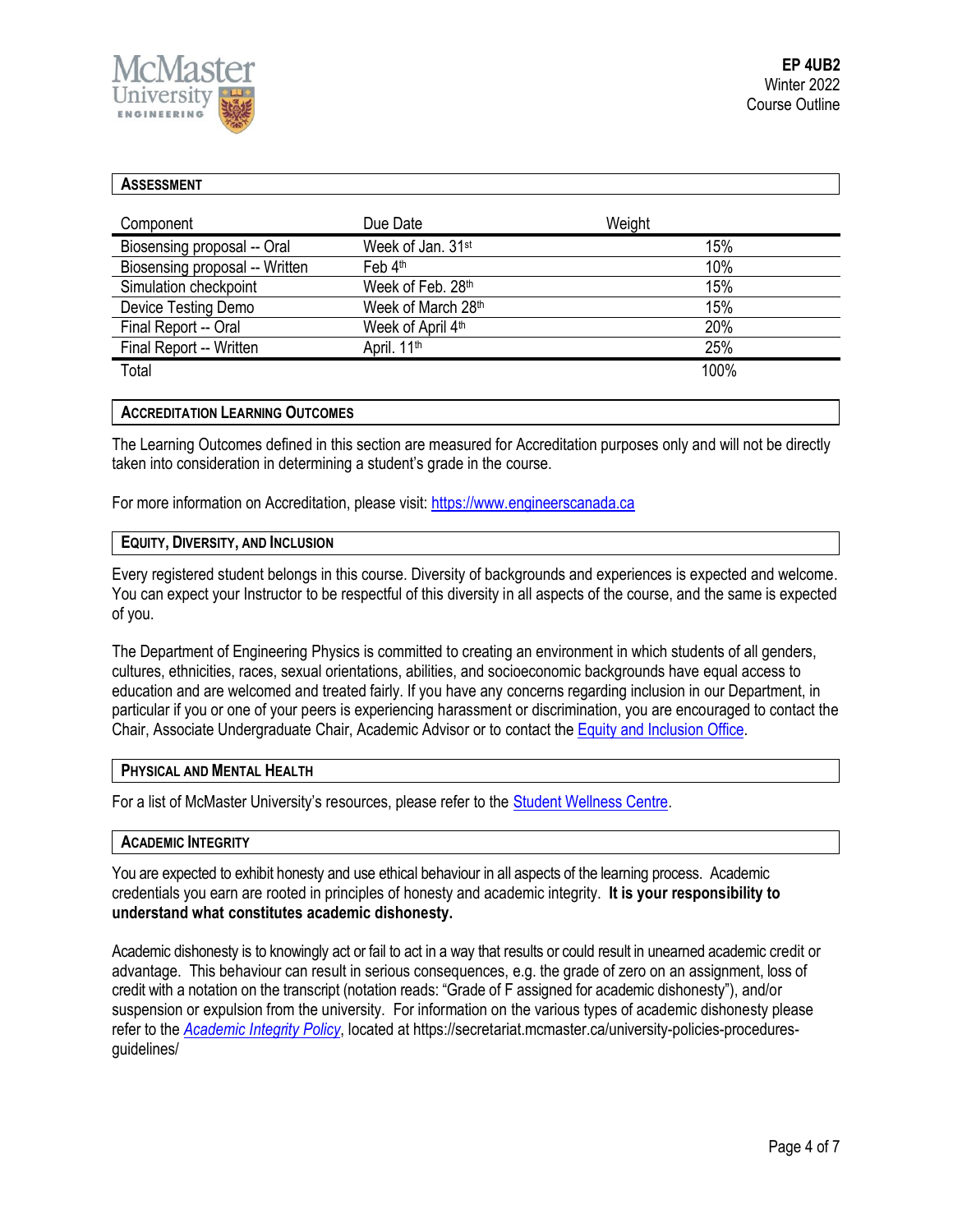

**EP 4UB2** Winter 2022 Course Outline

The following illustrates only three forms of academic dishonesty:

- 1. plagiarism, e.g. the submission of work that is not one's own or for which other credit has been obtained.
- 2. improper collaboration in group work.
- 3. copying or using unauthorized aids in tests and examinations.

## **AUTHENTICITY / PLAGIARISM DETECTION**

*Our course will* use a web-based service (Turnitin.com) to reveal authenticity and ownership of student submitted work. For courses using such software, students will be expected to submit their work electronically either directly to Turnitin.com or via an online learning platform (e.g. A2L, etc.) using plagiarism detection (a service supported by Turnitin.com) so it can be checked for academic dishonesty.

Students who do not wish their work to be submitted through the plagiarism detection software must inform the Instructor before the assignment is due. No penalty will be assigned to a student who does not submit work to the plagiarism detection software. **All submitted work is subject to normal verification that standards of academic integrity have been upheld** (e.g., on-line search, other software, etc.). For more details about McMaster's use of Turnitin.com please go t[o www.mcmaster.ca/academicintegrity.](http://www.mcmaster.ca/academicintegrity)

### **COURSES WITH AN ON-LINE ELEMENT**

McMaster is committed to an inclusive and respectful community. These principles and expectations extend to online activities including electronic chat groups, video calls and other learning platforms.

*Our course will* use on-line elements (e.g. e-mail, Avenue to Learn (A2L), Zoom, Teams). Students should be aware that, when they access the electronic components of a course using these elements, private information such as first and last names, user names for the McMaster e-mail accounts, and program affiliation may become apparent to all other students in the same course. The available information is dependent on the technology used. Continuation in a course that uses on-line elements will be deemed consent to this disclosure. If you have any questions or concerns about such disclosure, please discuss this with the course instructor.

#### **CONDUCT EXPECTATIONS**

As a McMaster student, you have the right to experience, and the responsibility to demonstrate, respectful and dignified interactions within all of our living, learning and working communities. These expectations are described in the *Code of Student Rights & [Responsibilities](https://secretariat.mcmaster.ca/app/uploads/Code-of-Student-Rights-and-Responsibilities.pdf)* (the "Code"). All students share the responsibility of maintaining a positive environment for the academic and personal growth of all McMaster community members, **whether in person or online**.

It is essential that students be mindful of their interactions online, as the Code remains in effect in virtual learning environments. The Code applies to any interactions that adversely affect, disrupt, or interfere with reasonable participation in University activities. Student disruptions or behaviours that interfere with university functions on online platforms (e.g. use of Avenue 2 Learn, Zoom for delivery), will be taken very seriously and will be investigated. Outcomes may include restriction or removal of the involved students' access to these platforms.

#### **ACADEMIC ACCOMMODATION OF STUDENTS WITH DISABILITIES**

Students with disabilities who require academic accommodation must contact Student [Accessibility Services](https://sas.mcmaster.ca/) (SAS) at 905-525-9140 ext. 28652 or [sas@mcmaster.ca](mailto:sas@mcmaster.ca) to make arrangements with a Program Coordinator. For further information, consult McMaster University's *[Academic Accommodation](https://secretariat.mcmaster.ca/app/uploads/Academic-Accommodations-Policy.pdf) of Students with Disabilities* policy.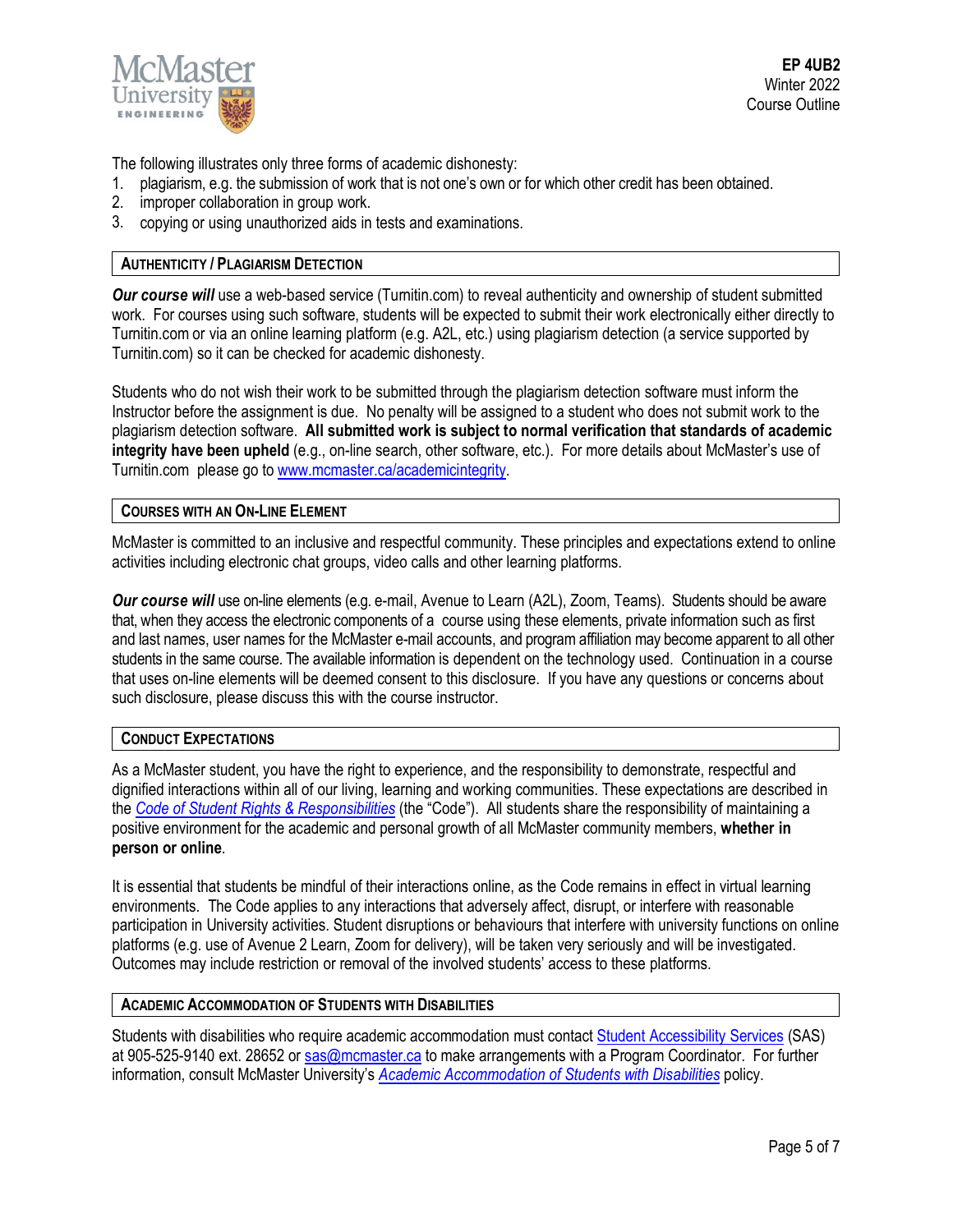

# **COURSE POLICY ON MISSED WORK, EXTENSIONS, AND LATE PENALTIES**

- 1. It is the students' responsibility to regularly check Avenue to Learn for updates and announcements.
- 2. **How work is to be submitted**:
	- All submissions should be submitted through dropboxes on Avenue to Learn in pdf format.
- **3. Policies on missed work, extensions, and late policies**
	- All course deliverables are due on the announced time and date. Failure to submit on time will result in a grade of ZERO.
- **4. Group work expectations and how group work will be evaluated**
	- Group work is permitted provided all of the contributors' names are listed on the submission. Each person will be assessed individually.
- 5. **Participation expectations**:
	- For the video presentation, there is a peer evaluation component. Everyone is expected to watch and comment on everyone else's presentations; this will be counted as a component of your own presentation and report marks. The peer marks will be incorporated into the final mark for the presentation.
- **6. Attendance requirements**:
	- Attendance at the organizational, presentation and check-in meetings are mandatory. Attendance during device fabrication and demonstration in person is mandatory.

## **SUBMISSION OF REQUEST FOR RELIEF FOR MISSED ACADEMIC WORK**

In the event of an absence for medical or other reasons, students should review and follow the Academic Regulation in the Undergraduate Calendar "Requests for Relief for Missed Academic Term Work".

- 1. **Relief for missed academic work worth less than 25% of the final grade resulting from medical or personal situations lasting up to three calendar days:**
	- Use th[e McMaster Student Absence Form](http://mcmaster.ca/msaf/) (MSAF) on-line self-reporting tool. No further documentation is required.
	- Students may submit requests for relief using the MSAF once per term.
	- An automated email will be sent to the course instructor, who will determine the appropriate relief. Students must immediately follow up with their instructors. Failure to do so may negate the opportunity for relief.
	- The MSAF cannot be used to meet a religious obligation or to celebrate an important religious holiday.
	- The MSAF cannot be used for academic work that has already been completed attempted.
	- An MSAF applies only to work that is due within the period for which the MSAF applies, i.e. the 3-day period that is specified in the MSAF; however, all work due in that period can be covered by one MSAF.
	- The MSAF cannot be used to apply for relief for any final examination or its equivalent. See *Petitions for Special Consideration* above.
- 2. **For medical or personal situations lasting more than three calendar days, and/or for missed academic work worth 25% or more of the final grade, and/or for any request for relief in a term where the MSAF has been used previously in that term:**
	- Students must report to their Faculty Office to discuss their situation and will be required to provide appropriate **supporting documentation**.
	- If warranted, the Faculty Office will approve the absence, and the instructor will determine appropriate relief.